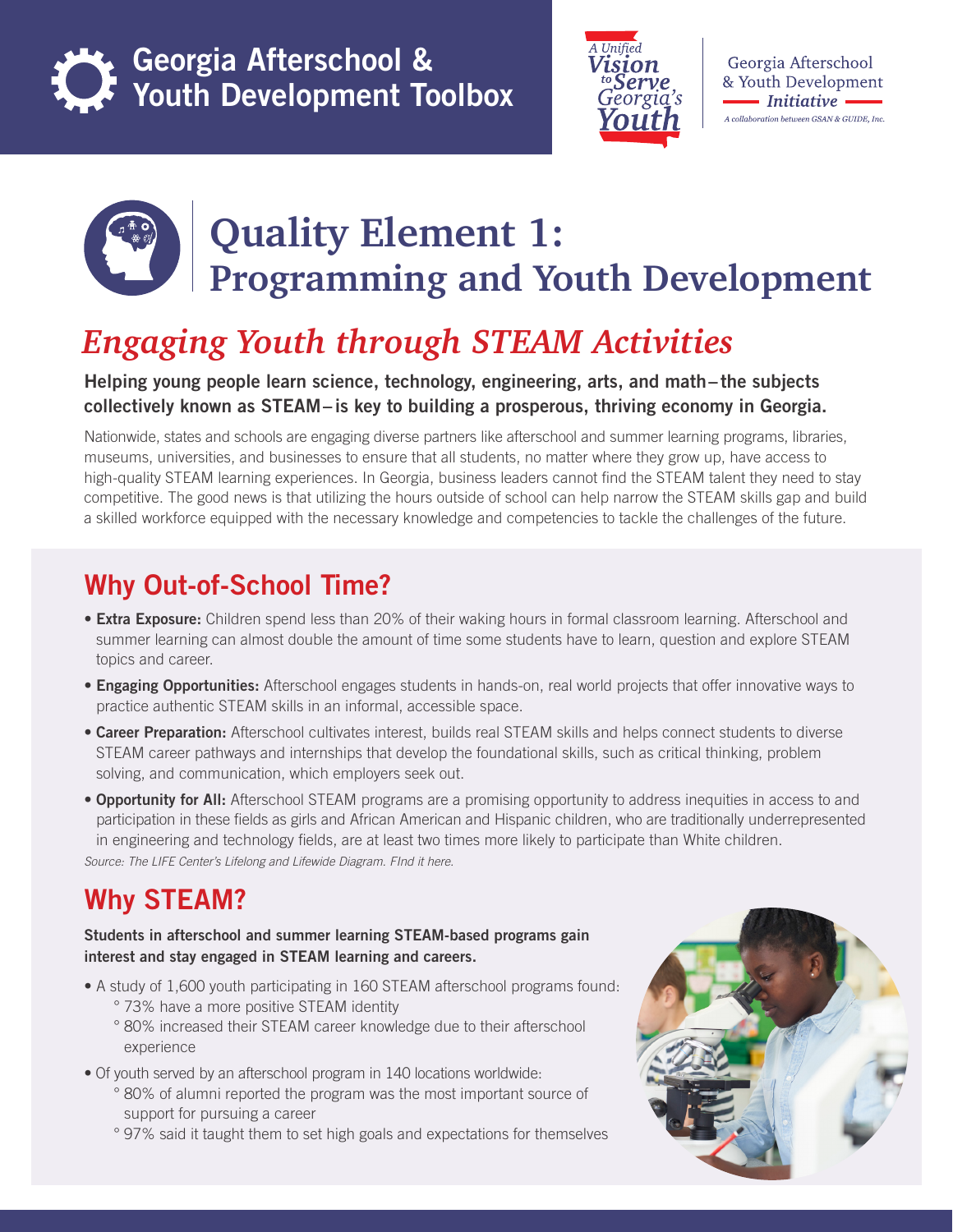# Curriculum and Activities

Finding low-cost, quality resources for curriculum and activities to incorporate STEAM into your programming can be a daunting task, but you don't need to be an expert or have a huge budget to have great STEAM activities. The following pages highlight some of the many great STEAM resources available and can be conducted by staff with any level of STEM experience.

#### OUTRAGEOUS OOZE – EXPLORATORIUM

*Grades PreK – 2 | Low to Medium Cost [| Download](https://www.exploratorium.edu/science_explorer/ooze.html)*



Young people will learn that all matter can exist in either a solid, liquid or gas, but observe that sometimes matter acts strangely as in the case of Ooze. Students will make Ooze and observe how when they bang on it with a spoon or quickly squeeze a handful of Ooze, it freezes in place, acting like a solid. But when they open their hand and let the Ooze ooze, it drips like a liquid. Begin by engaging students with the following questions: What are some examples of liquids we see in the classroom/in our lives? What are some examples of solids we see in the classroom/in our lives? What are the properties of water or how does water behave? What are the properties of solids or how do solids behave?

*Materials: Each pair of students need newspaper, measuring cups, 1 cup of dry cornstarch, large bowl or pan, food coloring (if you want), and ½ cup of water.*

### SHAPE UP – NATIONAL AFTERSCHOOL ASSOCIATION

### *Grades PreK – 2 | Low to Medium Cost [| Download](https://naaweb.org/images/STEMGems-ShapeUp.pdf)*

Young people will learn that any object can be described by its properties including size, weight, color, texture or shape. They will use inexpensive materials to help them master simple shapes including rectangles, squares, triangles and parallelograms. Begin by engaging students with the following questions: What words can be used to describe some of the objects that you see in this room? What is a shape? Look around the room and name some of the shapes you see? What is the difference between a circle and a square?

*Materials: Each student needs colored craft sticks, Velcro fastener circles, two balls (one larger than the other), five sheets of paper, and drawing utensils.* 

### REMOTE CONTROL ROLLER – EXPLORATORIUM

*Grades PreK – 2 | Low Cost [| Download](https://www.exploratorium.edu/science_explorer/roller.html)*



Young people will learn that everything in the universe is made up of tiny particles: protons, neutrons and electrons and observe how these particles interact with one another. Begin by having students rub a balloon on their hair or arm hair and observe what happens. Then ask the following questions: What is happening to their hair/arm hair? Why?

*Materials: Each student needs one empty soda can, balloon, your hair (dry, not-too short hair with no hair products in it works best), and a flat surface.*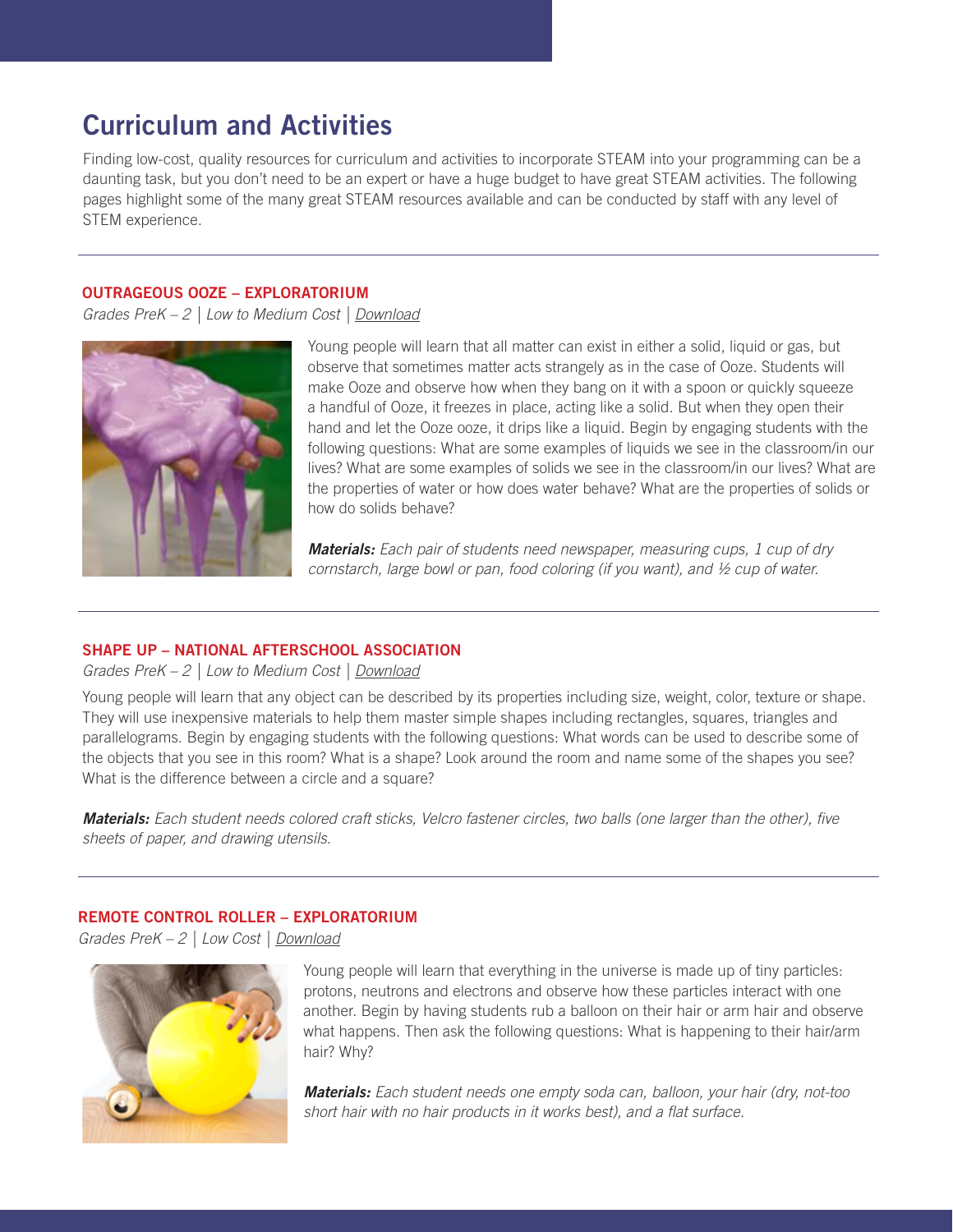## Curriculum and Activities

#### WATERCRAFT CHALLENGE – PBS KIDS DESIGN SQUAD

*Grades 2 – 4 | Low Cost [| Download](https://pbskids.org/designsquad/pdf/parentseducators/DS_Act_Guide_complete.pdf)*



Young people will learn about buoyancy, the force pushing back up onto an object in water, and the more buoyancy something has, the higher it floats in water. They will design and build a boat that is very buoyant so that it holds 25 pennies for ten seconds before sinking. Begin by engaging students with the following questions: If you take two empty, capped soda bottles - one big and one small - and push them underwater, which one will be harder to keep down? Why? How do you think you can make a boat that's very buoyant (can float)?

*Materials: Each pair of students need a container filled with water (e.g., bucket, sink, plastic, tub), duct tape, paper cups (8-ounce or larger), 10-inch strip of plastic wrap, 10 straws, towels (paper or cloth), and 25-50 pennies.*

#### PAPER TABLE CHALLENGE – PBS KIDS DESIGN SQUAD

*Grade 2 – 5 | Low to Medium Cost [| Download](https://pbskids.org/designsquad/parentseducators/resources/paper_table.html)*

Young people will learn that in engineering, triangles are stronger than squares, by using paper to design a strong table that is at least eight inches tall and strong enough to hold a heavy book. Begin by engaging students with the following questions: When you see bridges or construction around the city, what do you notice about the structure? Looking at our materials, how can we make a strong tube out of a piece of paper? How can we arrange the tubes to make a strong, stable table? Download the activity to continue the lesson.

*Materials: Each pair of students need 1 piece of cardboard or chipboard (approximately 8.5 x 11 inches), heavy book (e.g., a textbook or telephone book), masking tape, and 8 sheets of newspaper.*

### SPAGHETTI MARSHMALLOW CHALLENGE – EGFI AMERICAN SOCIETY FOR ENGINEERING EDUCATION

*Grades 3 – 6 | Low Cost | [Download](http://teachers.egfi-k12.org/marshmallow-design-challenge/)*

Young people will be engineers and work in a team to design, build and test the tallest free-standing spaghetti structure that can support a marshmallow. At the conclusion of the activity, facilitate a reflection and further learning by asking the following questions: How did your team decide on the design of your structure? What worked well in the design of your structure? How would you improve the design of your structure for next time?

*Materials: Each pair of students need 20 pieces uncooked spaghetti (regular, not angel hair or thin spaghetti), 3 ft. of string that can be easily broken by hand, 1 fresh marshmallow (standard fluffy variety, not mini or jumbo size, and not stale or hard), 3 ft. of masking tape, and paper bags – standard lunch size – or manila envelopes to contain above materials.*